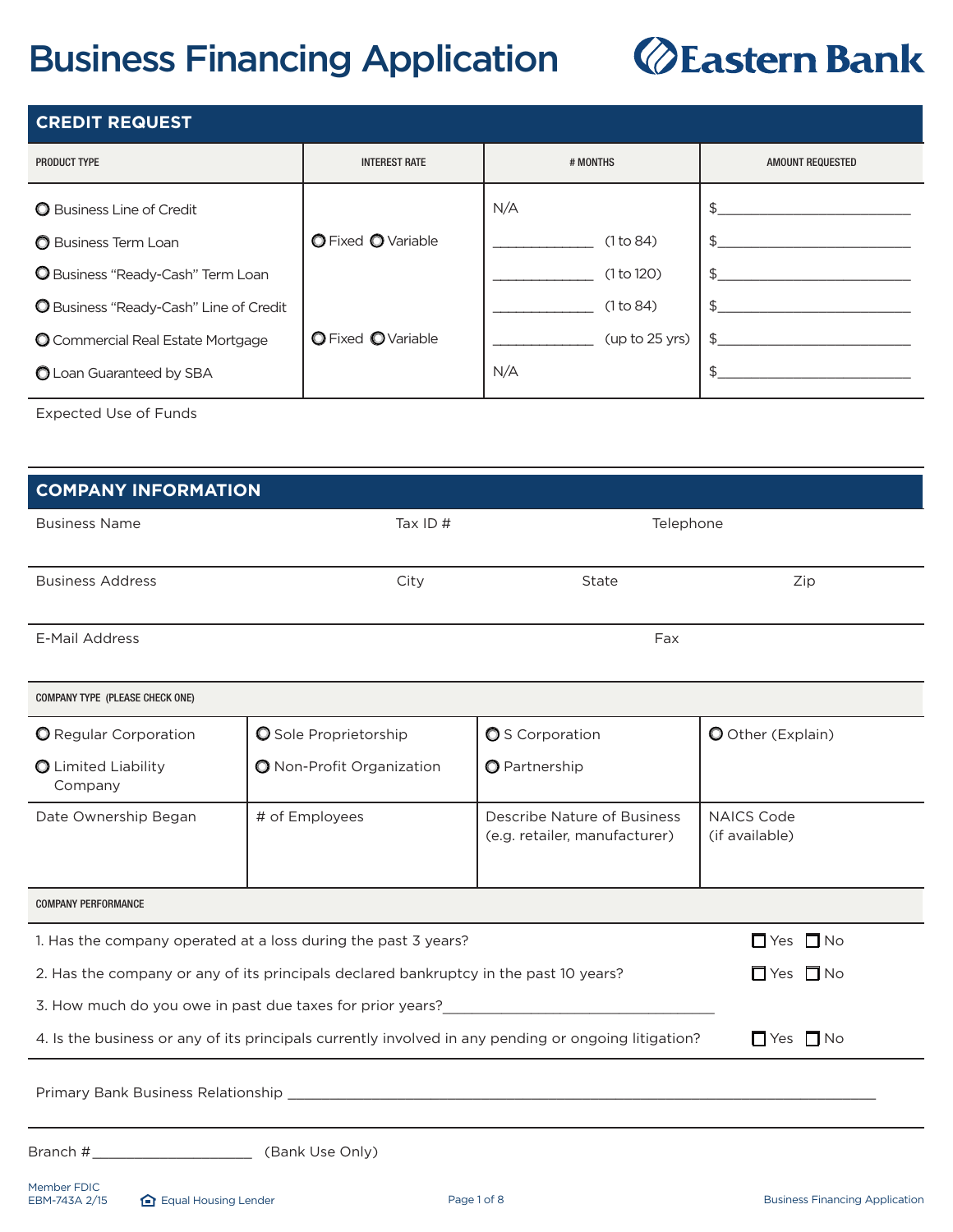| <b>OWNER INFORMATION</b>                     |                                | All partners, stockholders or proprietors must complete the section below.<br>If additional space is necessary, please use a separate sheet of paper. |                                                                         |                          |                                                                            |
|----------------------------------------------|--------------------------------|-------------------------------------------------------------------------------------------------------------------------------------------------------|-------------------------------------------------------------------------|--------------------------|----------------------------------------------------------------------------|
| Name                                         | Title                          |                                                                                                                                                       |                                                                         | Home Telephone           |                                                                            |
| Home Address                                 |                                |                                                                                                                                                       | $\bullet$ Own<br><b>O</b> Rent                                          | Payment \$               |                                                                            |
| City                                         | State                          |                                                                                                                                                       |                                                                         | Zip                      |                                                                            |
| Date of Birth                                |                                |                                                                                                                                                       | Social Security Number                                                  |                          |                                                                            |
| Percentage of Company Owned                  |                                |                                                                                                                                                       | Years with Firm                                                         |                          |                                                                            |
| Are you a U.S. citizen: $\Box$ Yes $\Box$ No |                                |                                                                                                                                                       | If no, what kind of visa or                                             |                          |                                                                            |
| Drivers License Number<br>& State            | Annual Income<br>Personal Cash |                                                                                                                                                       | Personal Assets<br>Monthly Payments                                     |                          | <b>Personal Liabilities</b>                                                |
|                                              |                                |                                                                                                                                                       |                                                                         |                          |                                                                            |
|                                              |                                |                                                                                                                                                       |                                                                         |                          |                                                                            |
| <b>OWNER INFORMATION (CONTINUED)</b>         |                                |                                                                                                                                                       |                                                                         |                          | All partners, stockholders or proprietors must complete the section below. |
| Name                                         | Title                          |                                                                                                                                                       | If additional space is necessary, please use a separate sheet of paper. | Home Telephone           |                                                                            |
| Home Address                                 |                                |                                                                                                                                                       | <b>O</b> Own                                                            | <b>O</b> Rent Payment \$ |                                                                            |
| City                                         | State                          |                                                                                                                                                       |                                                                         | Zip                      |                                                                            |
| Date of Birth                                |                                |                                                                                                                                                       | Social Security Number                                                  |                          |                                                                            |
| Percentage of Company Owned                  |                                |                                                                                                                                                       | Years with Firm                                                         |                          |                                                                            |
| Are you a U.S. citizen: $\Box$ Yes $\Box$ No |                                |                                                                                                                                                       | If no, what kind of visa or                                             |                          |                                                                            |
|                                              |                                |                                                                                                                                                       |                                                                         |                          |                                                                            |
| Drivers License Number<br>& State            | Annual Income                  |                                                                                                                                                       | <b>Personal Assets</b>                                                  |                          | <b>Personal Liabilities</b>                                                |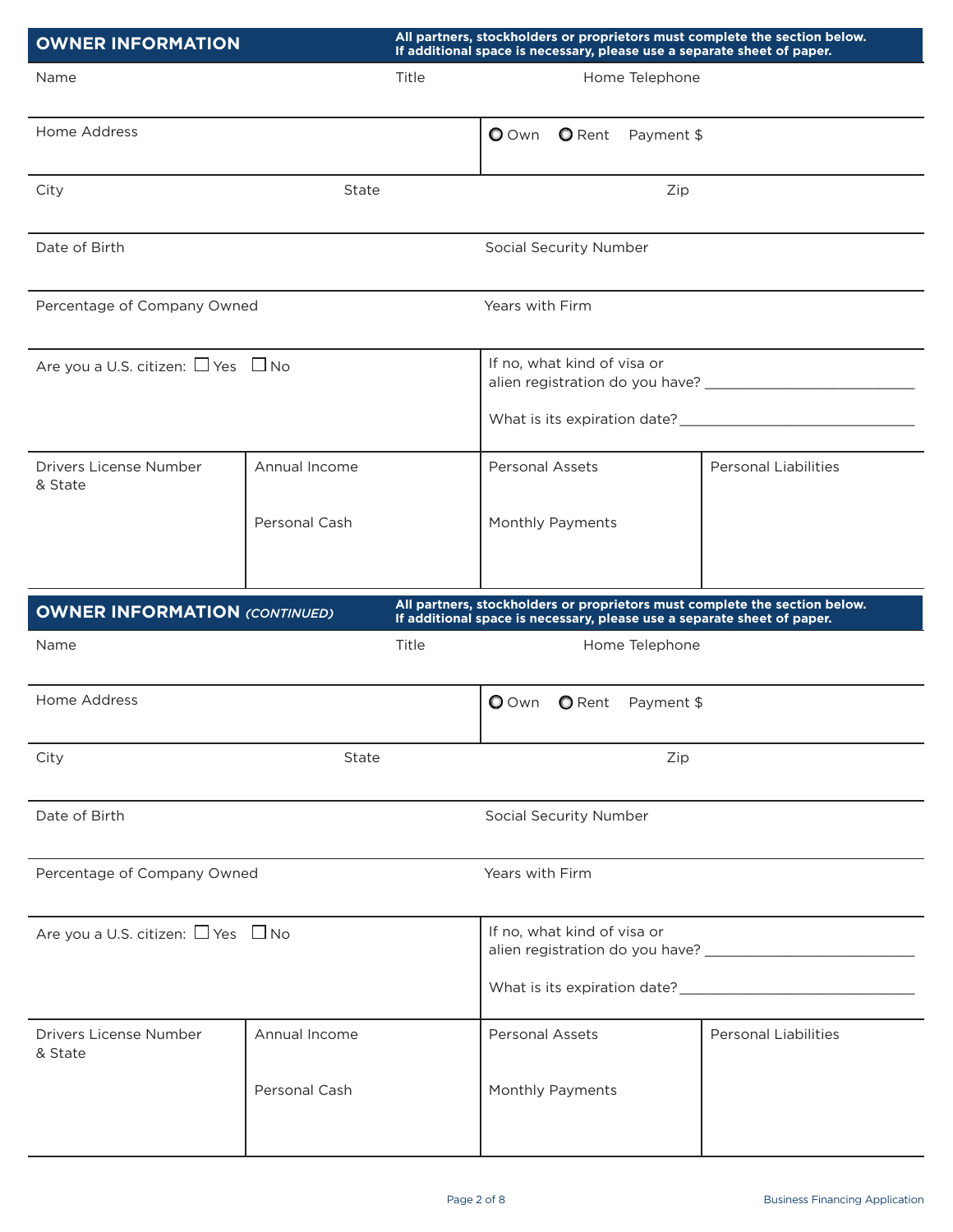| <b>SCHEDULE OF BUSINESS DEBT</b> |                        |                         |                        |                      |
|----------------------------------|------------------------|-------------------------|------------------------|----------------------|
| <b>CREDITOR 1</b>                | DATE OPENED            | <b>MATURITY DATE</b>    | <b>CURRENT BALANCE</b> | <b>INTEREST RATE</b> |
|                                  |                        |                         |                        |                      |
|                                  | <b>MONTHLY PAYMENT</b> | AMOUNT PAST DUE, IF ANY | COLLATERAL             |                      |
|                                  |                        |                         |                        |                      |
|                                  |                        |                         |                        |                      |

| <b>CREDITOR 2</b> | DATE OPENED            | <b>MATURITY DATE</b>    | <b>CURRENT BALANCE</b> | <b>INTEREST RATE</b> |
|-------------------|------------------------|-------------------------|------------------------|----------------------|
|                   |                        |                         |                        |                      |
|                   | <b>MONTHLY PAYMENT</b> | AMOUNT PAST DUE, IF ANY |                        | COLLATERAL           |
|                   |                        |                         |                        |                      |
|                   |                        |                         |                        |                      |

| <b>CREDITOR 3</b> | DATE OPENED            | <b>MATURITY DATE</b>    | <b>CURRENT BALANCE</b> | <b>INTEREST RATE</b> |
|-------------------|------------------------|-------------------------|------------------------|----------------------|
|                   |                        |                         |                        |                      |
|                   | <b>MONTHLY PAYMENT</b> | AMOUNT PAST DUE, IF ANY |                        | COLLATERAL           |
|                   |                        |                         |                        |                      |
|                   |                        |                         |                        |                      |

| <b>CREDITOR 4</b> | DATE OPENED            | <b>MATURITY DATE</b>    | <b>CURRENT BALANCE</b> | <b>INTEREST RATE</b> |
|-------------------|------------------------|-------------------------|------------------------|----------------------|
|                   |                        |                         |                        |                      |
|                   | <b>MONTHLY PAYMENT</b> | AMOUNT PAST DUE, IF ANY |                        | COLLATERAL           |
|                   |                        |                         |                        |                      |
|                   |                        |                         |                        |                      |

| <b>CREDITOR 5</b> | DATE OPENED            | <b>MATURITY DATE</b>    | <b>CURRENT BALANCE</b> | <b>INTEREST RATE</b> |
|-------------------|------------------------|-------------------------|------------------------|----------------------|
|                   |                        |                         |                        |                      |
|                   | <b>MONTHLY PAYMENT</b> | AMOUNT PAST DUE, IF ANY | COLLATERAL             |                      |
|                   |                        |                         |                        |                      |
|                   |                        |                         |                        |                      |

| <b>CREDITOR 6</b> | DATE OPENED     | <b>MATURITY DATE</b>    | <b>CURRENT BALANCE</b> | <b>INTEREST RATE</b> |
|-------------------|-----------------|-------------------------|------------------------|----------------------|
|                   |                 |                         |                        |                      |
|                   | MONTHLY PAYMENT | AMOUNT PAST DUE, IF ANY |                        | COLLATERAL           |
|                   |                 |                         |                        |                      |
|                   |                 |                         |                        |                      |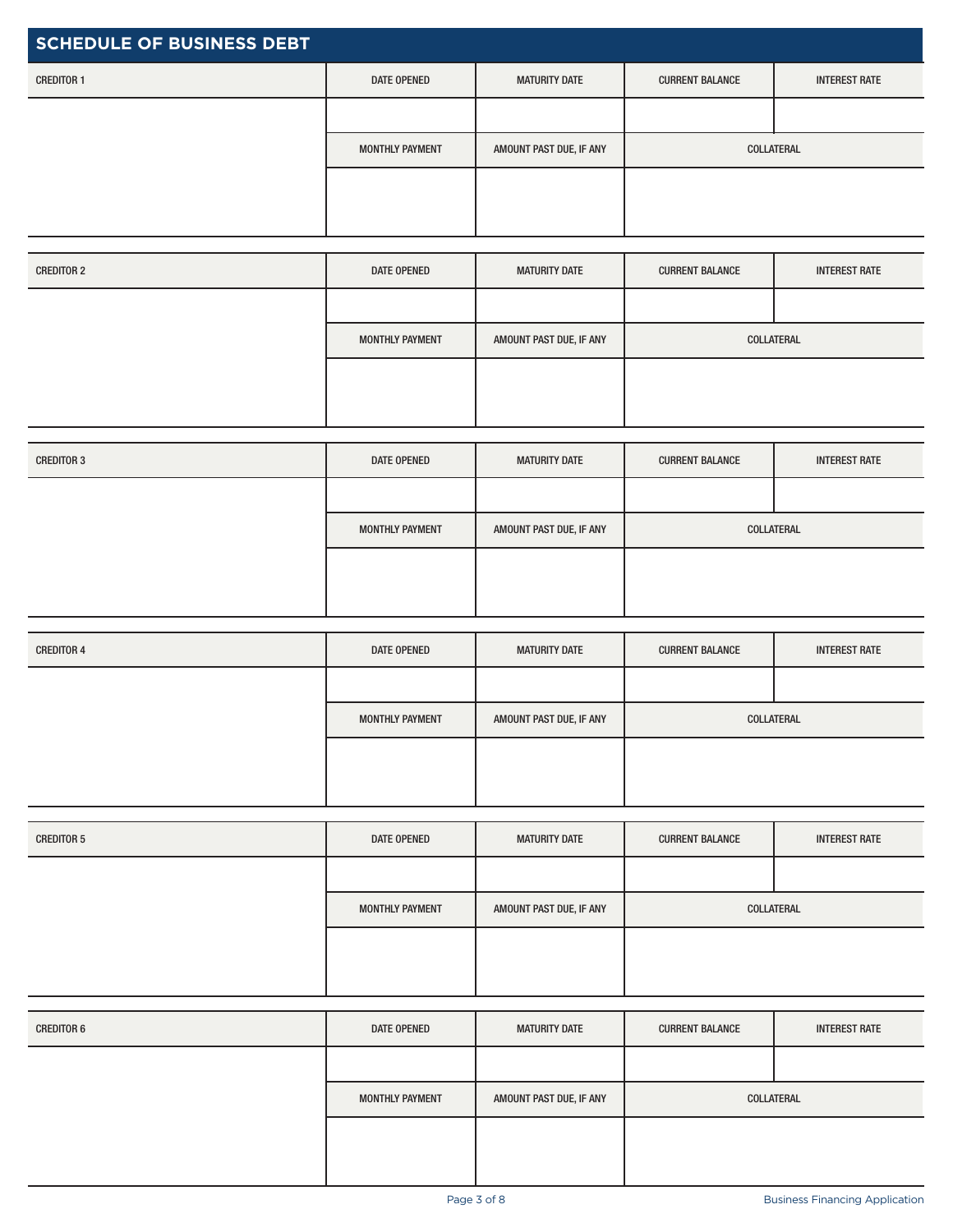## **PERSONAL FINANCIAL STATEMENT**

**INDIVIDUAL STATEMENT:** If you are applying for credit in your name alone, fill out all information requested of Applicant.

JOINT STATEMENT: If you are applying for credit together with any other person or relying on another person's income or assets in applying for credit, fill out information requested of Applicant and Co-Applicant.

Information about your spouse need not be provided unless this is a joint statement with your spouse or if you are relying on his or her income or assets to obtain credit. All parties whose assets are relied upon will be requested to sign notes or other documents required in connection with credit extended.

## **TO BE COMPLETED BY APPLICANT**

| First Name            | Middle Initial          | Last Name | Social Security Number      |
|-----------------------|-------------------------|-----------|-----------------------------|
| <b>Street Address</b> |                         |           | Home Telephone              |
| City                  | State                   | Zip       | Years in Home Date of Birth |
| <b>Business Name</b>  | <b>Type of Business</b> | Position  | Years at Job                |

#### Business Address **Business Address** Business Telephone

## **TO BE COMPLETED BY CO-APPLICANT (Joint Statement)**

| First Name           | Middle Initial   | Last Name | <b>Social Security Number</b> |
|----------------------|------------------|-----------|-------------------------------|
| Street Address       |                  |           | Home Telephone                |
| City                 | State            | Zip       | Years in Home Date of Birth   |
| <b>Business Name</b> | Type of Business | Position  | Years at Job                  |

Business Address **Business Address** Business Telephone

| <b>INCOME AND EXPENDITURE STATEMENT</b>                     | Alimony, Child Support or Separate Maintenance Payments need not be revealed unless you want such<br>income to be considered in evaluating credit worthiness. Submit separate schedule when appropriate. |                     |                 |  |  |
|-------------------------------------------------------------|----------------------------------------------------------------------------------------------------------------------------------------------------------------------------------------------------------|---------------------|-----------------|--|--|
| <b>CURRENT YEAR ESTIMATED</b>                               | <b>APPLICANT</b>                                                                                                                                                                                         | <b>CO-APPLICANT</b> | <b>COMBINED</b> |  |  |
| Salary and Net Professional Income                          |                                                                                                                                                                                                          |                     |                 |  |  |
| <b>Bonus and Commissions</b>                                |                                                                                                                                                                                                          |                     |                 |  |  |
| Interest and Dividends                                      |                                                                                                                                                                                                          |                     |                 |  |  |
| Net Real Estate Income                                      |                                                                                                                                                                                                          |                     |                 |  |  |
| Capital Gains (Losses)                                      |                                                                                                                                                                                                          |                     |                 |  |  |
| Other Income                                                |                                                                                                                                                                                                          |                     |                 |  |  |
| Rent Expense, Co-Op/Condo<br>Maintenance, Mortgage Payments |                                                                                                                                                                                                          |                     |                 |  |  |
| <b>Real Estate Taxes</b>                                    |                                                                                                                                                                                                          |                     |                 |  |  |
| Income Tax                                                  |                                                                                                                                                                                                          |                     |                 |  |  |
| Interest and Principal on Loans                             |                                                                                                                                                                                                          |                     |                 |  |  |
| <b>Estimated Living Expenses</b>                            |                                                                                                                                                                                                          |                     |                 |  |  |
| <b>TOTAL</b>                                                |                                                                                                                                                                                                          |                     |                 |  |  |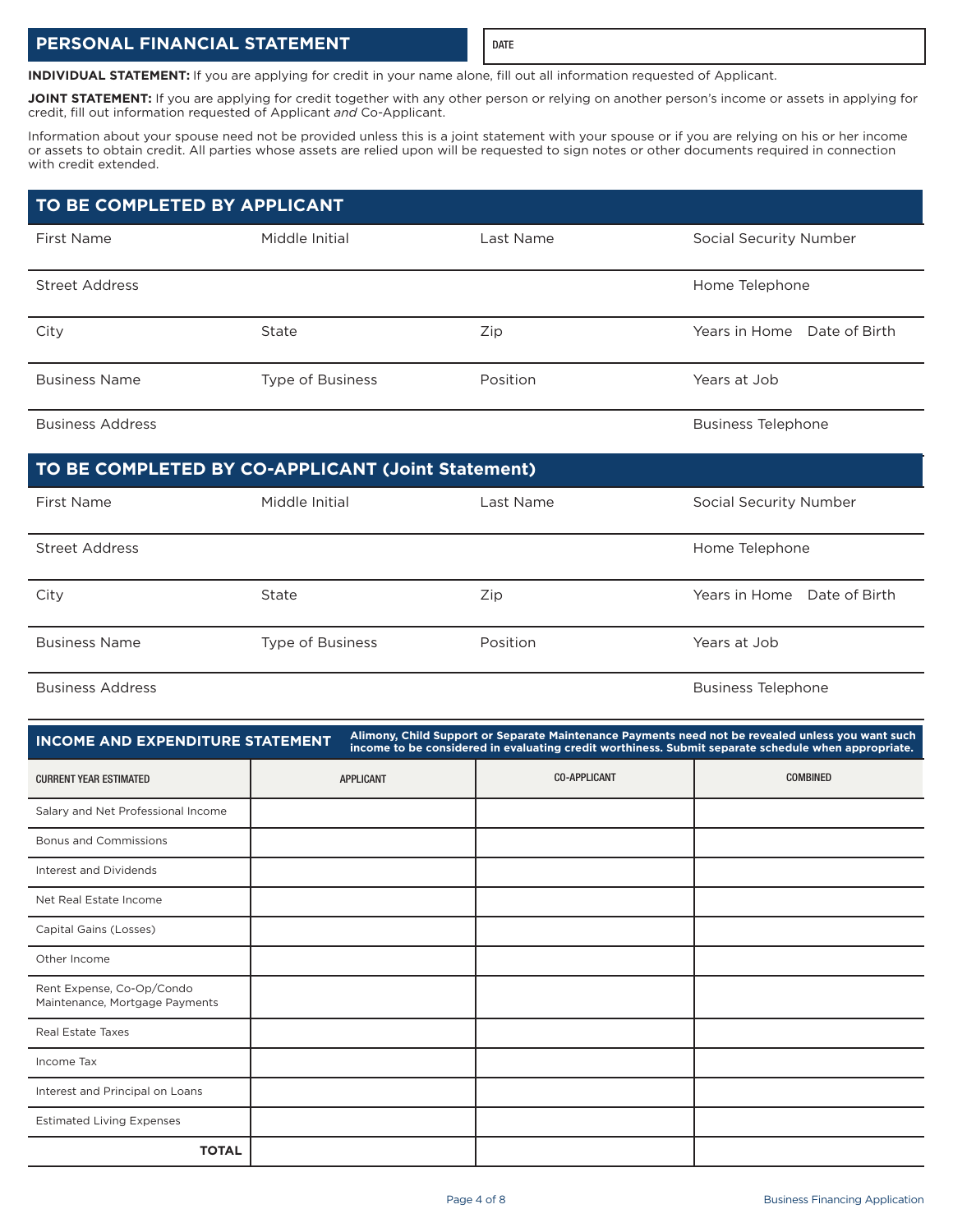CASH in Bank Checking and Savings Accounts, Certificates of Deposit and Money Market Funds. Bank Loans (Secured and Unsecured) - Excluding Mortgages or Consumer Loans.

|        |                                  | <b>LOAN INFORMATION</b> |                     |                  |
|--------|----------------------------------|-------------------------|---------------------|------------------|
| ш      | NAME OF BANK AND TYPE OF ACCOUNT | <b>DEPOSIT BALANCE</b>  | <b>LOAN BALANCE</b> | IS LOAN SECURED? |
| -      |                                  |                         |                     |                  |
| SCHEDL |                                  |                         |                     |                  |
|        |                                  |                         |                     |                  |
|        |                                  |                         |                     |                  |
|        | <b>TOTAL</b>                     |                         |                     |                  |

MARKETABLE SECURITIES Stocks and Bonds Registered and Traded on National Exchanges or Over the Counter, Treasury Bills, Municipal Bonds, Commercial Paper and Mutual Funds. Include Margin Loans with Brokerage Firms (If not enough space, attach separate schedule and enter totals only.)

| $\mathbf{\Omega}$<br>ш<br>_ | <b>BONDS - FACE VALUE</b><br><b>STOCKS - NUMBER OF SHARES</b> | <b>DESCRIPTION OF SECURITY</b> | <b>COST</b> | <b>MARKET VALUE</b> | ARE ANY SECURITIES PLEDGED?<br>IF SO, TO WHOM? | <b>BROKERAGE MARGIN</b><br><b>LOANS</b> |
|-----------------------------|---------------------------------------------------------------|--------------------------------|-------------|---------------------|------------------------------------------------|-----------------------------------------|
| ⇒<br>Ē                      |                                                               |                                |             |                     |                                                |                                         |
| ပ္တ                         |                                                               |                                |             |                     |                                                |                                         |
|                             |                                                               |                                |             |                     |                                                |                                         |
|                             | <b>TOTAL</b>                                                  |                                |             |                     |                                                |                                         |

#### **CONSUMER DEBT** Installment Credit

| Ю             | AUTO LOANS, CREDIT CARDS, CREDIT UNIONS, CHARGE ACCOUNTS, ETC. | TOTAL MONTHLY PAYMENT | TOTAL AMOUNT OUTSTANDING |
|---------------|----------------------------------------------------------------|-----------------------|--------------------------|
| ш<br>≡        |                                                                |                       |                          |
| <b>SCHEDI</b> |                                                                |                       |                          |
|               |                                                                |                       |                          |
|               |                                                                |                       |                          |
|               | <b>TOTAL</b>                                                   |                       |                          |

#### PERSONAL OR INVESTMENT REAL ESTATE (Include Second Mortgages and Equity Lines)

|                 | PROPERTY ADDRESS/LEGAL OWNER | <b>PURCHASE</b> |       | <b>MONTHLY</b><br><b>MARKET VALUE</b> | ORIGINAL       | PRESENT LOAN       | LOAN<br><b>MATURITY</b> | <b>LENDER</b> |  |  |
|-----------------|------------------------------|-----------------|-------|---------------------------------------|----------------|--------------------|-------------------------|---------------|--|--|
|                 |                              | <b>DATE</b>     | PRICE |                                       | <b>PAYMENT</b> | <b>LOAN AMOUNT</b> | <b>BALANCE</b>          | <b>DATE</b>   |  |  |
| 4               |                              |                 |       |                                       |                |                    |                         |               |  |  |
|                 |                              |                 |       |                                       |                |                    |                         |               |  |  |
| <b>SCHEDULE</b> |                              |                 |       |                                       |                |                    |                         |               |  |  |
|                 |                              |                 |       |                                       |                |                    |                         |               |  |  |
|                 |                              |                 |       |                                       |                |                    |                         |               |  |  |
|                 |                              |                 |       |                                       |                |                    |                         |               |  |  |
|                 | <b>TOTAL</b>                 |                 |       |                                       |                |                    |                         |               |  |  |
|                 |                              |                 |       |                                       |                |                    |                         |               |  |  |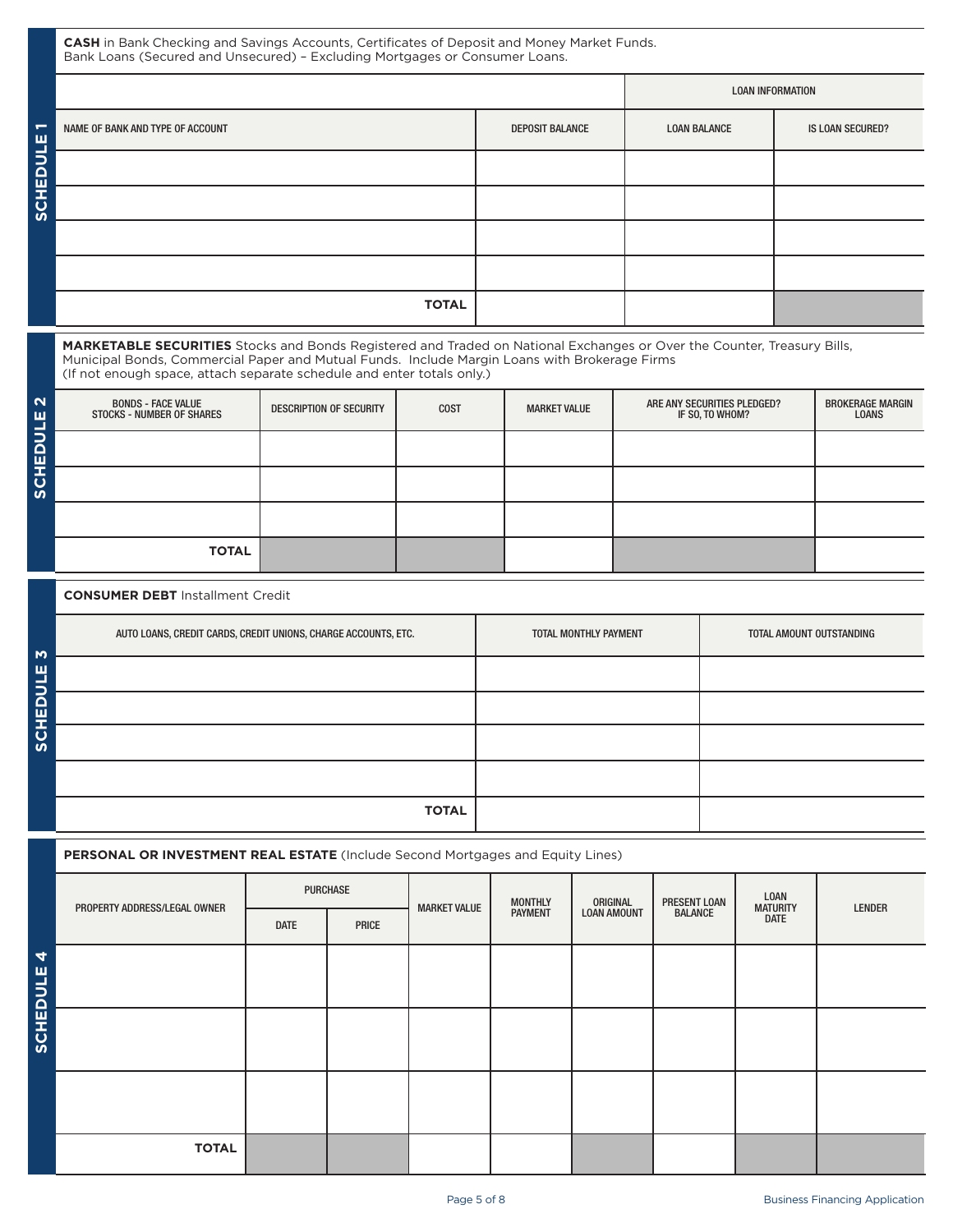#### **LIFE INSURANCE**

ミスロコく

|               | <b>INSURANCE COMPANY</b> | <b>FACE AMOUNT</b><br>OF POLICY | TYPE OF POLICY | <b>ANNUAL PREMIUM</b> | <b>BENEFICIARY</b> | <b>CASH SURRENDER</b><br>VALUE | <b>AMOUNT</b><br><b>BORROWED</b> |
|---------------|--------------------------|---------------------------------|----------------|-----------------------|--------------------|--------------------------------|----------------------------------|
| <b>In</b>     |                          |                                 |                |                       |                    |                                |                                  |
| <b>HEDULE</b> |                          |                                 |                |                       |                    |                                |                                  |
| <u>ပ</u> ြ    |                          |                                 |                |                       |                    |                                |                                  |
|               |                          |                                 |                |                       |                    |                                |                                  |
|               | <b>TOTAL</b>             |                                 |                |                       |                    |                                |                                  |

**OTHER ASSETS** (List any items which you feel are significant enough to note, such as automobiles, jewelry, furs, antique furniture, oriental rugs, objects of art, paintings, stamp and coin collections, airplanes, boats, and seats on stock exchanges.)

|                 | <b>ITEM</b>  | COST | AMOUNT DUE |
|-----------------|--------------|------|------------|
|                 |              |      |            |
|                 |              |      |            |
| ဖ               |              |      |            |
|                 |              |      |            |
| <b>SCHEDULE</b> |              |      |            |
|                 |              |      |            |
|                 |              |      |            |
|                 |              |      |            |
|                 |              |      |            |
|                 |              |      |            |
|                 | <b>TOTAL</b> |      |            |

**OTHER INVESTMENTS** (IRA's, Keogh's, etc.)

|                            | <b>INVESTMENT</b> | <b>DATE</b><br><b>ACQUIRED</b> | <b>PRESENT</b><br><b>ESTIMATED</b><br><b>MARKET</b><br>VALUE | CASH<br><b>INVESTED</b> | ORIGINAL<br><b>AMOUNT</b> | <b>PRESENTLY</b><br>OUTSTANDING | TERMS I.E.<br>MONTHLY,<br>QUARTERLY,<br>ANNUALLY | <b>AMOUNT</b><br>OF<br>PAYMENT | LENDER |
|----------------------------|-------------------|--------------------------------|--------------------------------------------------------------|-------------------------|---------------------------|---------------------------------|--------------------------------------------------|--------------------------------|--------|
| $\blacktriangleright$<br>щ |                   |                                |                                                              |                         |                           |                                 |                                                  |                                |        |
| <b>SCHEDUL</b>             |                   |                                |                                                              |                         |                           |                                 |                                                  |                                |        |
|                            |                   |                                |                                                              |                         |                           |                                 |                                                  |                                |        |
|                            |                   |                                |                                                              |                         |                           |                                 |                                                  |                                |        |
|                            |                   |                                |                                                              |                         |                           |                                 |                                                  |                                |        |
|                            | <b>TOTAL</b>      |                                |                                                              |                         |                           |                                 |                                                  |                                |        |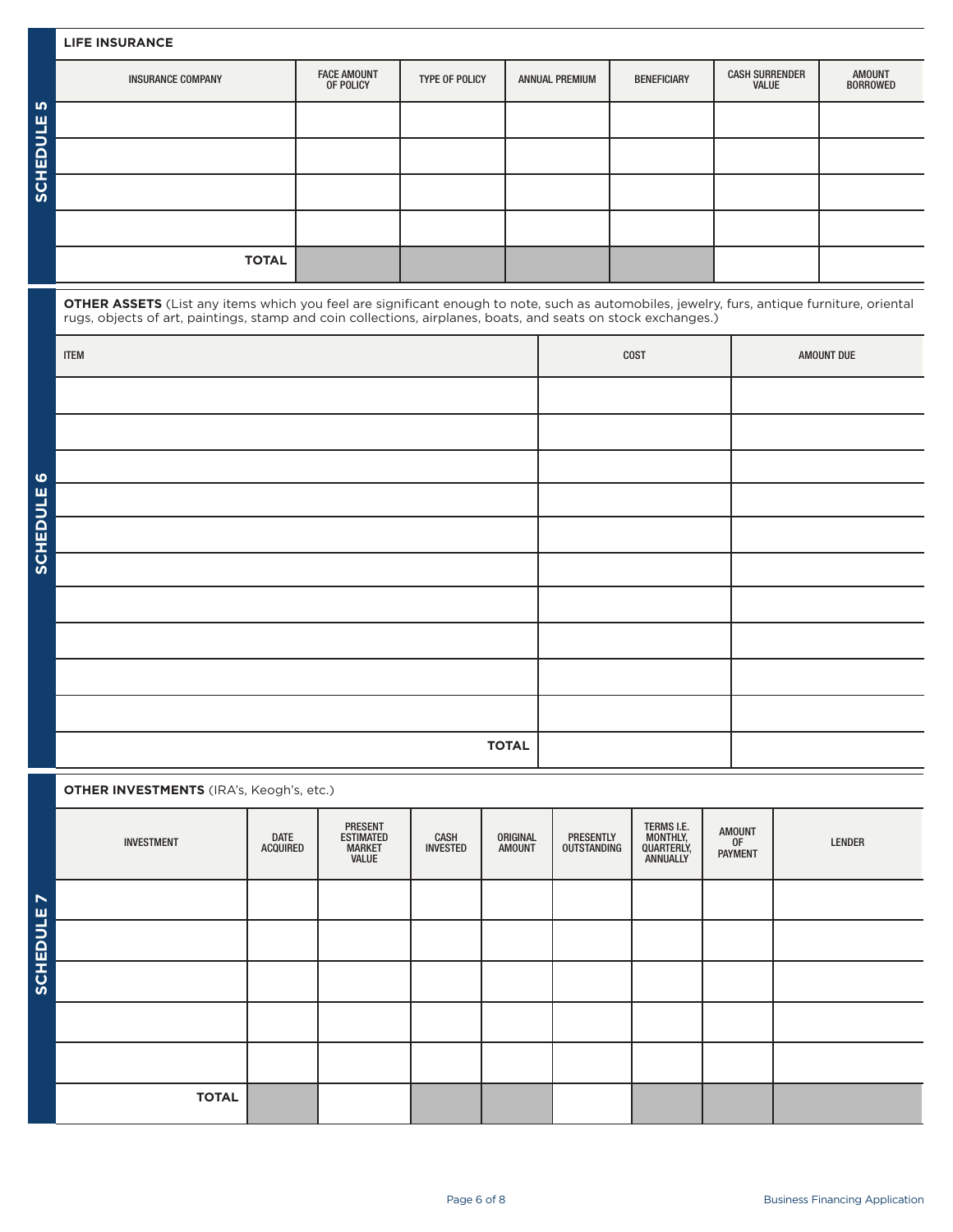| <b>ASSETS</b>                          |  |
|----------------------------------------|--|
| Cash (Schedule 1)                      |  |
| Marketable Securities (Schedule 2)     |  |
| Real Estate (Schedule 4)               |  |
| Cash Value Life Insurance (Schedule 5) |  |
| Other Assets (Schedule 6)              |  |
| Other Investments (Schedule 7)         |  |
|                                        |  |
|                                        |  |
|                                        |  |
| <b>TOTAL ASSETS</b>                    |  |

| <b>LIABILITIES</b>                                     |  |
|--------------------------------------------------------|--|
| Bank Loans (Schedule 1)                                |  |
| Margin Loans (Schedule 2)                              |  |
| Consumer Debt (Schedule 3)                             |  |
| Mortgages on Real Estate (Schedule 4)                  |  |
| Loans Against Life Insurance (Schedule 5)              |  |
| <b>Other Liabilities</b>                               |  |
| <b>Contingent Liabilities</b>                          |  |
|                                                        |  |
|                                                        |  |
| <b>TOTAL LIABILITIES</b>                               |  |
| <b>NET WORTH</b><br>(TOTAL ASSETS - TOTAL LIABILITIES) |  |

**Please review and sign the Agreement of Borrower terms on page 8.**